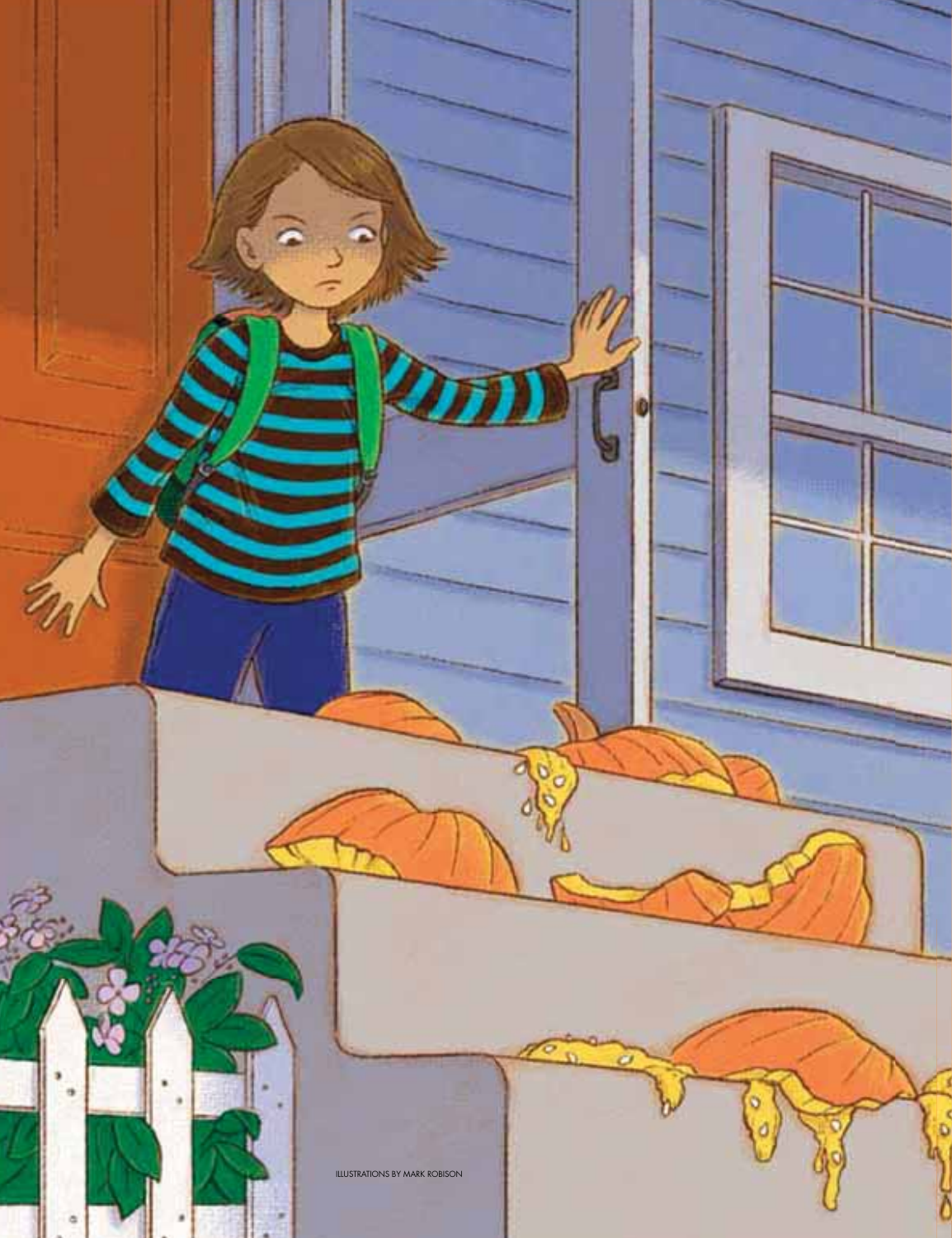(Based on a true story)

*Love your enemies, bless them that curse you, do good to them that hate you, and pray for them which despitefully use you* (Matthew 5:44).

bby hadn't paid much attention when Rachel<br>
and her family moved in across the street.<br>
Abby already had a best friend. Besides,<br>
Pachel was it Abby's tree. Beshel and her alder has he and her family moved in across the street. Rachel wasn't Abby's type. Rachel and her older brothers wore the kind of clothes that Abby knew her parents would never let her wear. And the Miller kids stayed up really late at night—Abby knew because she heard them yelling at each other and playing loud music.

Abby saw Rachel every day at school but didn't bother to introduce herself. She figured Rachel would find her own friends who were more like her. Sure enough, Rachel started hanging around with Kami. Kami bullied some of the other kids, and she swore a lot. Abby thought Kami and Rachel were perfect for each other.

A few weeks later, Abby stepped out onto her porch to go to school. The night before, Abby and her family had placed pumpkins on their front porch. Abby gasped as she saw the remains of the pumpkins smashed to smithereens and smeared all over the porch steps. Abby stared at the sticky, orange mess and wanted to cry. When she looked up, she

saw Rachel's older

that hate was wrong, but Abby didn't listen.

At school, Abby watched Rachel. Would Rachel brag to Kami about smashing the pumpkins? Was she secretly laughing at Abby?

That night after dinner, Mom asked Abby if she would try an experiment.

"I guess so," Abby said. "What is it?"

"For the rest of the week, I want you to do everything you can to replace your anger with feelings of love for Rachel," Mom said. "Pray for her. Think about her. Smile at her at school. Do whatever you can think of to show love. Then we'll talk about it."

"Five days!" Abby thought. She didn't think she could have feelings of love for Rachel, but she wanted to do what her mom asked.

"OK," Abby agreed. "I'll do it for the rest of the week. But I don't know if it will work."

Abby began by praying for Rachel. She didn't really know what to say in her prayer, so she just said, "Please bless Rachel." That day she watched Rachel more closely during school. She noticed that Rachel was having a hard time in math. "That's something I can pray about," Abby thought.

On day two, Abby prayed, "Please help Rachel do better in math." During math class, Rachel must have felt Abby watching her because she looked right back at Abby. Abby didn't know what to do, so she smiled. On the way home saw Rachel's older<br>
watching her because she looked right back at Abby. Abby<br>
didn't know what to do, so she smiled. On the way home<br>
from school, Rachel caught up to<br>
brother<br>
watching her from across the<br>
street. Abby kn

from school, Rachel caught up to Abby.

brother

watching her from across the street. Abby *knew* that Rachel and her brothers had smashed the pumpkins on purpose.

She went inside and told her mom what had happened. "I know it was Rachel and her brothers," she said.

"You can't know that for sure," Mom said. "I just know," Abby said. "And I hate them" Abby's mom tried to tell her

you staring at me in math?" Rachel asked.

Abby's heart raced. Would Rachel hit her?

"Um, I was wondering if you needed some help. I'm kind of good at math," Abby said.

"I don't need help!" Rachel said, and she ran ahead of Abby.